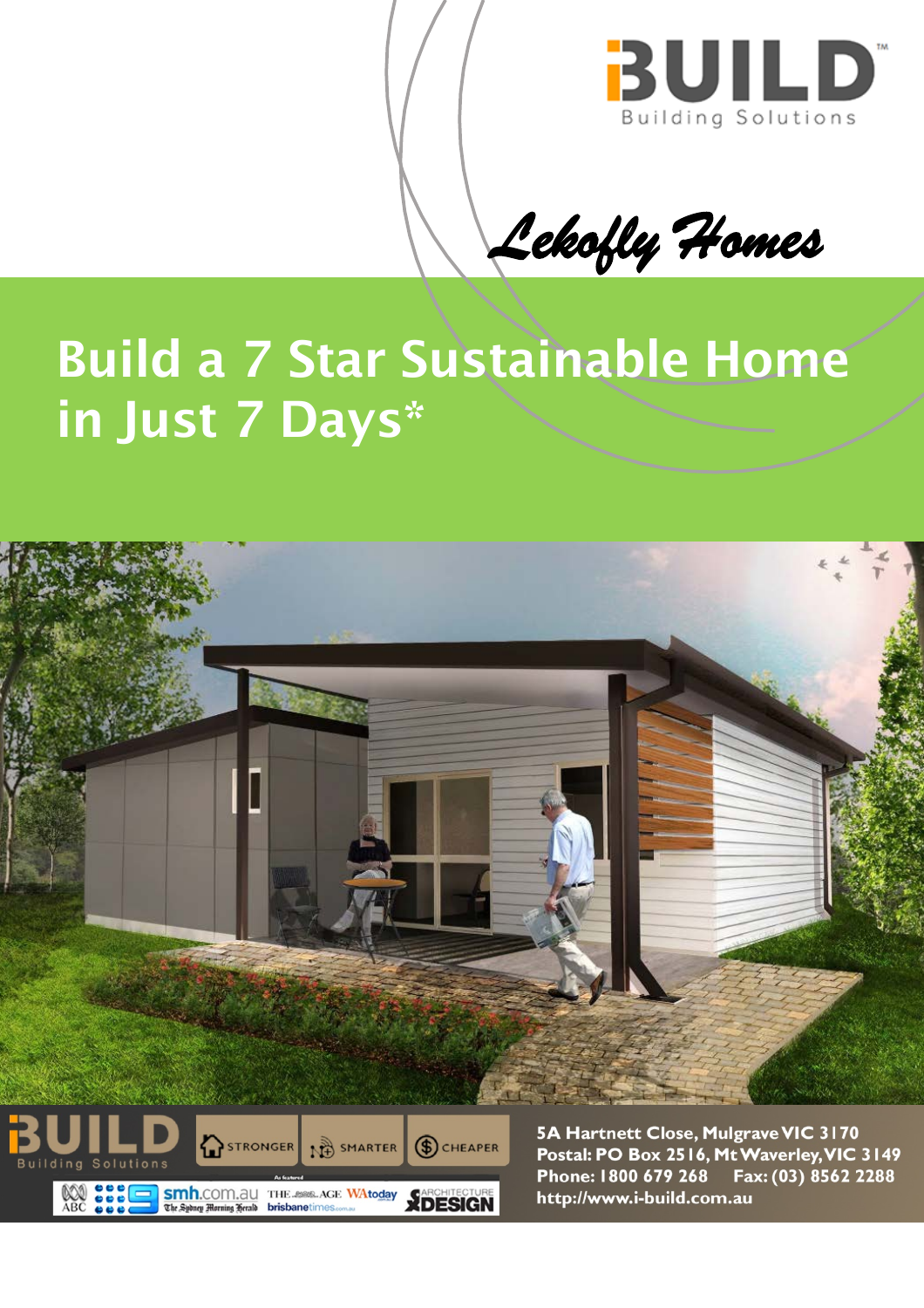## **About iBuild**

iBuild is a multi-award winning fast-growing company specialising in design and supply of kit homes and prefab buildings. Our innovation has attracted worldwide media coverage generating an international sensation. We are a 100% Australian owned business. Our products include kit homes, granny flats, modular buildings, steel structure, and commercial facilities.

iBuild is an approved tender supplier to Victorian State Government, Commonwealth Government, and United Nations for prefabricated buildings. iBuild prides itself in providing our customers with affordable products that are Stronger, Smarter, and Faster.

## **7 Amazing Features**















### **7 Working Days to Lock Up Stage\***

Thanks to iBuild's fast and efficient Lekofly™ modular technology, your dream home can be built to lock up stage in 7 working days\*. Saving time means you could potentially save thousands of dollars in interest or rental payments.  $*$ subject to fair weather and site conditions.



A 7-star energy efficient home will substantially reduce your energy bills and contribute to global efforts to combat climate change. +subject to site locations and orientation

### **7 Years Structural Warranty**

Have peace of mind knowing that your Magic 7 home is underpinned by a strong steel structure that is compliant with Building Codes of Australia and has a 7-year structural warranty when erected by a licensed builder.

#### **10 Years Kitchen Warranty#**

High quality Bourne/Bossini kitchen with a 10 year cabinet materials warranty#. Optional Technika appliance package available.

Materials only. Terms and conditions apply. An equivalent kitchen may be supplied in areas outside of Melbourne metro

**100% Natural Timber Cladding Made in Australia**

100% natural and 100% made in Australia with a better than zero carbon footprint, Weathertex cladding is strong, yet lightweight & easy to install.

#### **25 Years Weathertex Warranty^**

Weathertex's external timber cladding is termite resistant and guaranteed not to rot, split or crack for 25 years<sup> $\wedge$ </sup> ^Weathertex terms and conditions apply



## **Price Guarantee: if you find a lower price, we'll beat it by 7%**

iBuild is committed to passing on to you the cost savings resulted from our large scale procurement and advanced manufacturing automation. If you happen to find a cheaper price on the same build, we'll beat it by 7%\$

\$ Excludes trade quotes, stock liquidations and commercial quantities



5A Hartnett Close, Mulgrave VIC 3170 Postal: PO Box 2516, Mt Waverley, VIC 3149 Phone: 1800 679 268 Fax: (03) 8562 2288 http://www.i-build.com.au



**Appliance Partner**

**BOSSIN** 



*Lekofly Homes*

BUIII



⊮HNIKA COOKING WITH PASSION

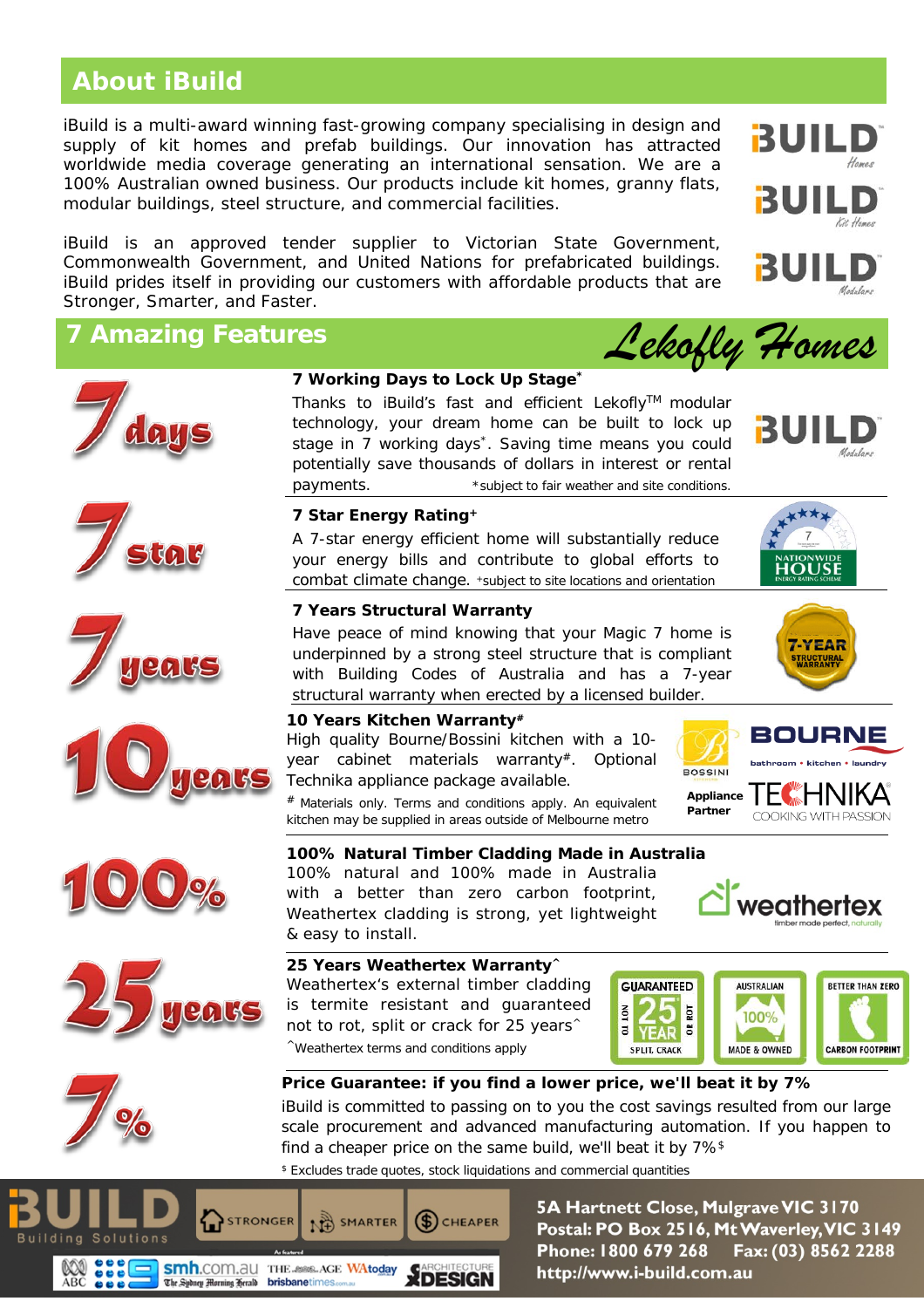*Lekofly Home L60* 



# Build a 7 Star Sustainable Home To Lock Up Stage in 7 Days



# **Lekofly L60**

**2 Bedrooms / 71 m2**

| <b>Living Area</b>   | $60 \; \mathrm{m}^2$ |
|----------------------|----------------------|
| <b>Verandah Area</b> | 11 $m2$              |
| <b>Total Area</b>    | $71 \; \mathrm{m}^2$ |





5A Hartnett Close, Mulgrave VIC 3170 Postal: PO Box 2516, Mt Waverley, VIC 3149 Phone: 1800 679 268 Fax: (03) 8562 2288 http://www.i-build.com.au